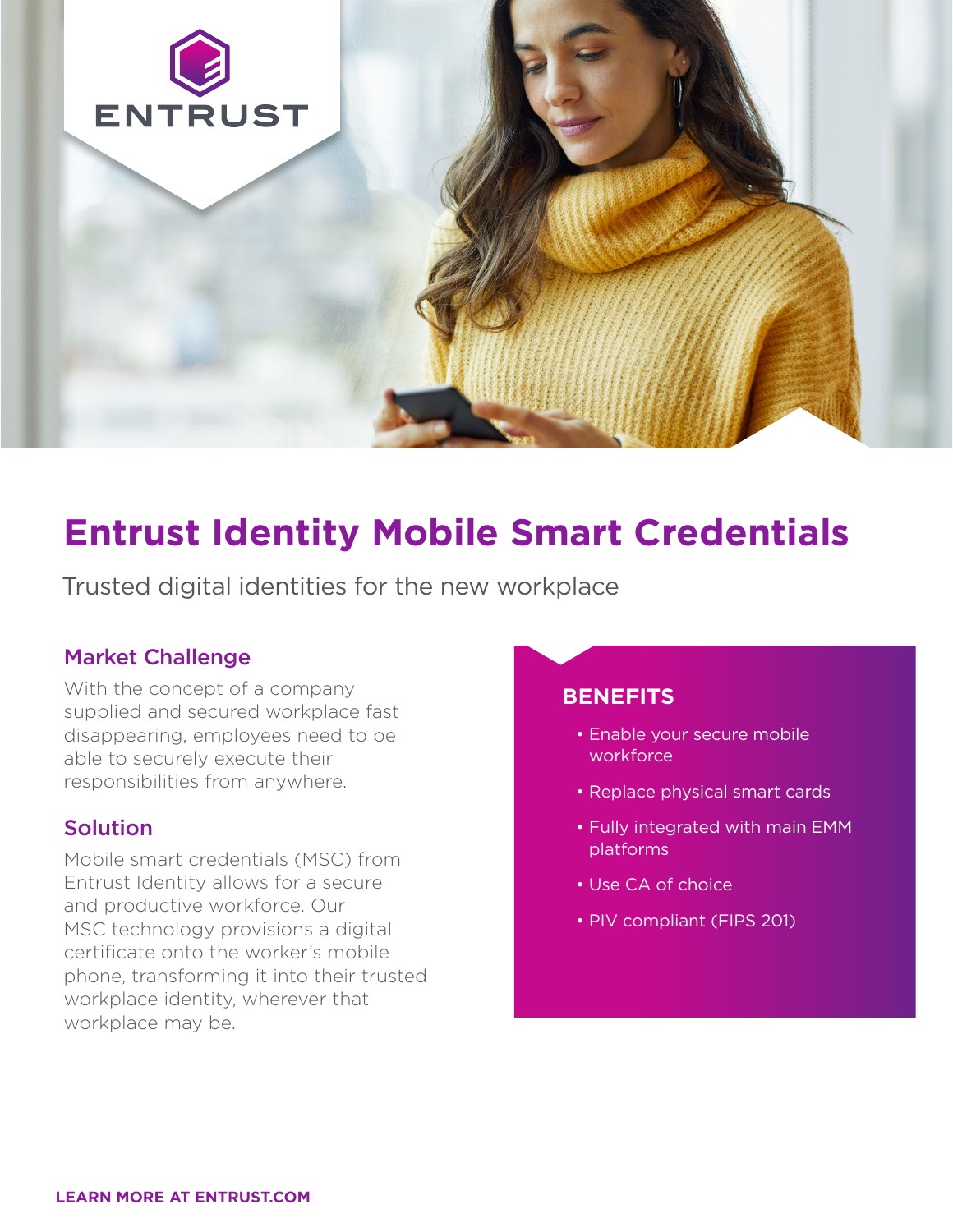# **Entrust Identity Mobile Smart Credentials**

You can use digital certificates issued by the certificate authority (CA) of your choice, including Entrust and Microsoft CAs. The digital certificates are managed by the roles and policies defined by native or Entrust PKI. Plus, MSCs follow PIV standards (FIPS 201) to meet the stringent security requirements for US federal government employees and contractors.



**LEARN MORE AT ENTRUST.COM**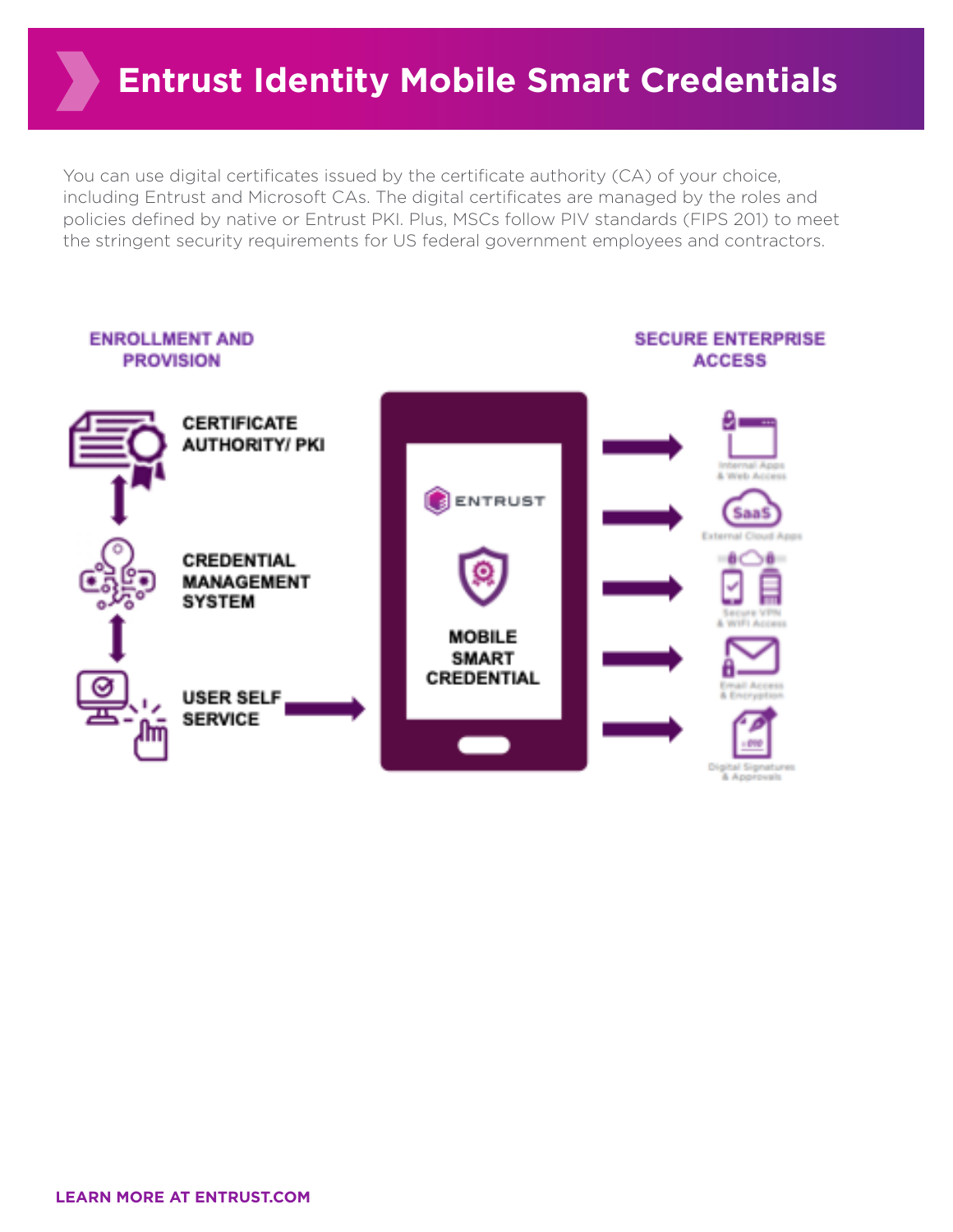# Features



#### **High assurance workforce solutions**

MSCs verify the user AND authenticate the device, creating the worker's trusted workplace identity. With our larger Entrust Identity portfolio, we provide added layers of assurance with additional authenticators (i.e. biometrics), single sign-on (SSO), and adaptive risk-based authentication. Learn more about [Entrust Identity](https://www.entrust.com/-/media/documentation/brochures/entrust-identity-br.pdf).



#### **Go passwordless**

By combining MSCs with smartphone biometrics, workers are able to securely access company resources passwordlessly on their phone and workstation. For the latter, when the worker is in close proximity of their workstation and the phone is unlocked with their biometric, they are automatically logged in via a secure Bluetooth connection or near field communications (NFC) and logged out when they walk away – a critical capability for organizations with shared workstations (e.g., doctors, stock traders). With Identity as a Service, passwordless access includes SSO for a truly frictionless user experience.



### **Secure digital signing**

Legally binding digital signatures are fundamental to many day-to-day operations. MSCs verify the signer's identity for a strong, non-repudiated digital signature – right from their mobile device.



#### **Encrypt email communications**

MSCs can be used to encrypt emails for secure transmission over the internet. Before an email leaves the outbox, the certificate-based credential digitally signs the email to verify the sender's identity and encrypts the plain text using asymmetric encryption (with the public key of the recipient). Only the recipient who has the matching private key can decrypt the contents of the email.



#### **Reduce IT costs**

With streamlined user provisioning, user self-service tools, and no need for physical smartcards, card-printing, and personalization systems, Entrust Identity with MSCs reduces your IT administration and associated costs.



### **Ease of integration**

MSCs can be easily provisioned from client mobile applications or EMM platforms. MSCs offer built-in integration for simple deployment, regardless of the mobile operating systems used within your environment. This flexibility enables IT organizations to work with end-users and provide BYOD security.